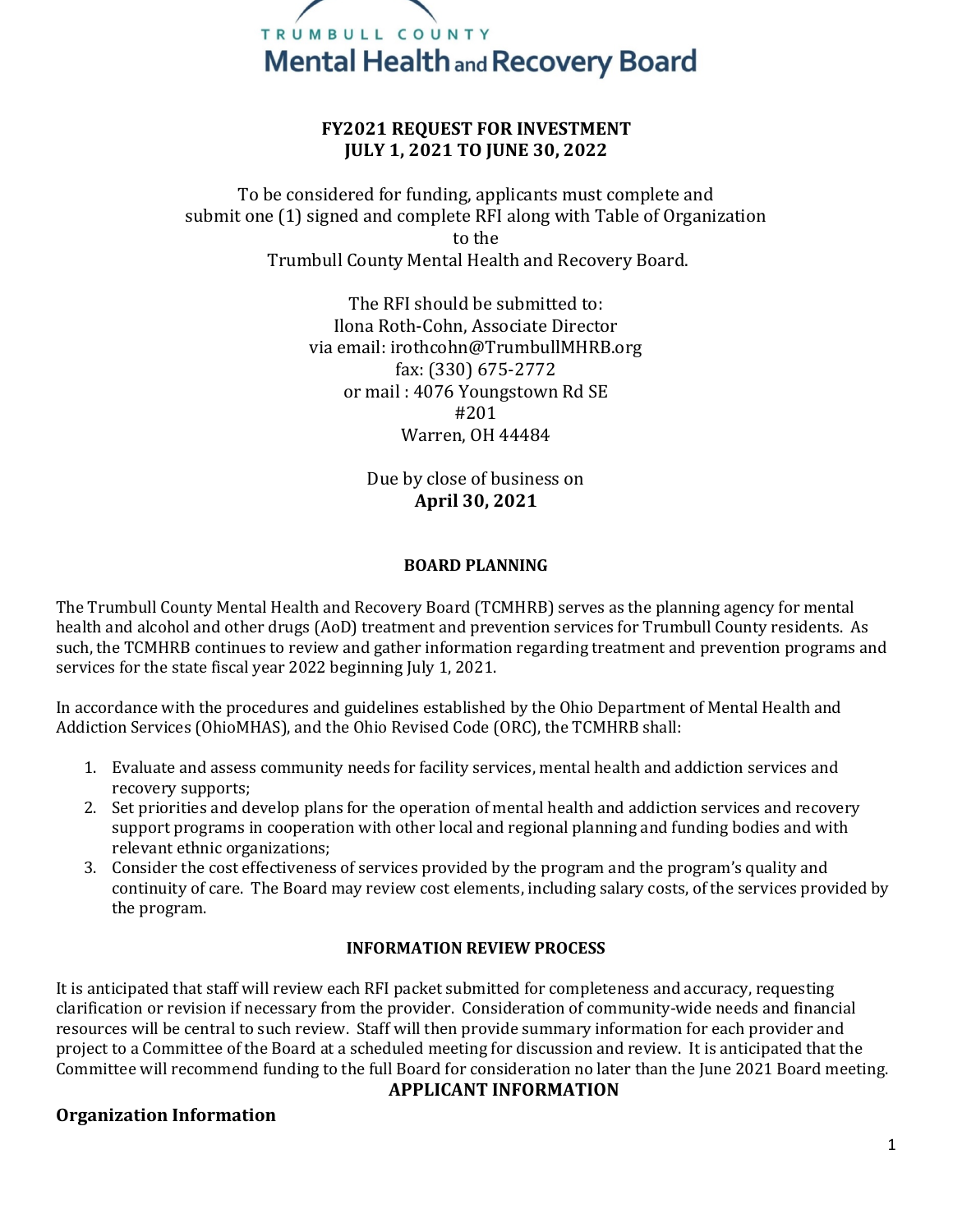| <b>Mailing Address:</b><br>State:<br>City:<br>Zip:<br>Telephone:<br>Fax:<br><b>County Served:</b><br>Website:<br><b>Executive Director:</b><br>Email:<br>Project Director (if different):<br>Email:<br>Title (if different):<br>Phone:<br>Tax Status (check one): __ 501(c)(3) __ Church (by definition) __ Agency of Government<br>Not a nonprofit organization; we have a fiscal sponsor.<br><b>Fiscal Sponsor Name:</b><br>Tax ID#:<br>Date of IRS letter:<br>(* W9 form must accompany this application if first time applicant or information has changed in past year)<br><b>Organization's Mission</b><br>Brief statement of organization's objectives and/or activities: |                                    |  |  |  |
|----------------------------------------------------------------------------------------------------------------------------------------------------------------------------------------------------------------------------------------------------------------------------------------------------------------------------------------------------------------------------------------------------------------------------------------------------------------------------------------------------------------------------------------------------------------------------------------------------------------------------------------------------------------------------------|------------------------------------|--|--|--|
|                                                                                                                                                                                                                                                                                                                                                                                                                                                                                                                                                                                                                                                                                  |                                    |  |  |  |
|                                                                                                                                                                                                                                                                                                                                                                                                                                                                                                                                                                                                                                                                                  |                                    |  |  |  |
|                                                                                                                                                                                                                                                                                                                                                                                                                                                                                                                                                                                                                                                                                  |                                    |  |  |  |
|                                                                                                                                                                                                                                                                                                                                                                                                                                                                                                                                                                                                                                                                                  |                                    |  |  |  |
|                                                                                                                                                                                                                                                                                                                                                                                                                                                                                                                                                                                                                                                                                  |                                    |  |  |  |
|                                                                                                                                                                                                                                                                                                                                                                                                                                                                                                                                                                                                                                                                                  |                                    |  |  |  |
|                                                                                                                                                                                                                                                                                                                                                                                                                                                                                                                                                                                                                                                                                  |                                    |  |  |  |
|                                                                                                                                                                                                                                                                                                                                                                                                                                                                                                                                                                                                                                                                                  | <b>Tax Status</b>                  |  |  |  |
|                                                                                                                                                                                                                                                                                                                                                                                                                                                                                                                                                                                                                                                                                  | Legal Name, per IRS determination: |  |  |  |
|                                                                                                                                                                                                                                                                                                                                                                                                                                                                                                                                                                                                                                                                                  |                                    |  |  |  |
|                                                                                                                                                                                                                                                                                                                                                                                                                                                                                                                                                                                                                                                                                  |                                    |  |  |  |
|                                                                                                                                                                                                                                                                                                                                                                                                                                                                                                                                                                                                                                                                                  |                                    |  |  |  |
|                                                                                                                                                                                                                                                                                                                                                                                                                                                                                                                                                                                                                                                                                  |                                    |  |  |  |
|                                                                                                                                                                                                                                                                                                                                                                                                                                                                                                                                                                                                                                                                                  |                                    |  |  |  |
|                                                                                                                                                                                                                                                                                                                                                                                                                                                                                                                                                                                                                                                                                  |                                    |  |  |  |
|                                                                                                                                                                                                                                                                                                                                                                                                                                                                                                                                                                                                                                                                                  |                                    |  |  |  |
|                                                                                                                                                                                                                                                                                                                                                                                                                                                                                                                                                                                                                                                                                  |                                    |  |  |  |
|                                                                                                                                                                                                                                                                                                                                                                                                                                                                                                                                                                                                                                                                                  |                                    |  |  |  |
|                                                                                                                                                                                                                                                                                                                                                                                                                                                                                                                                                                                                                                                                                  |                                    |  |  |  |

Annual operating budget: Annual operating budget: Audited? Lateration of Audited? Audited? Audited? Audited? A

| Yes. |
|------|
|      |

# **APPLICATION (To be completed for each Program/Service)**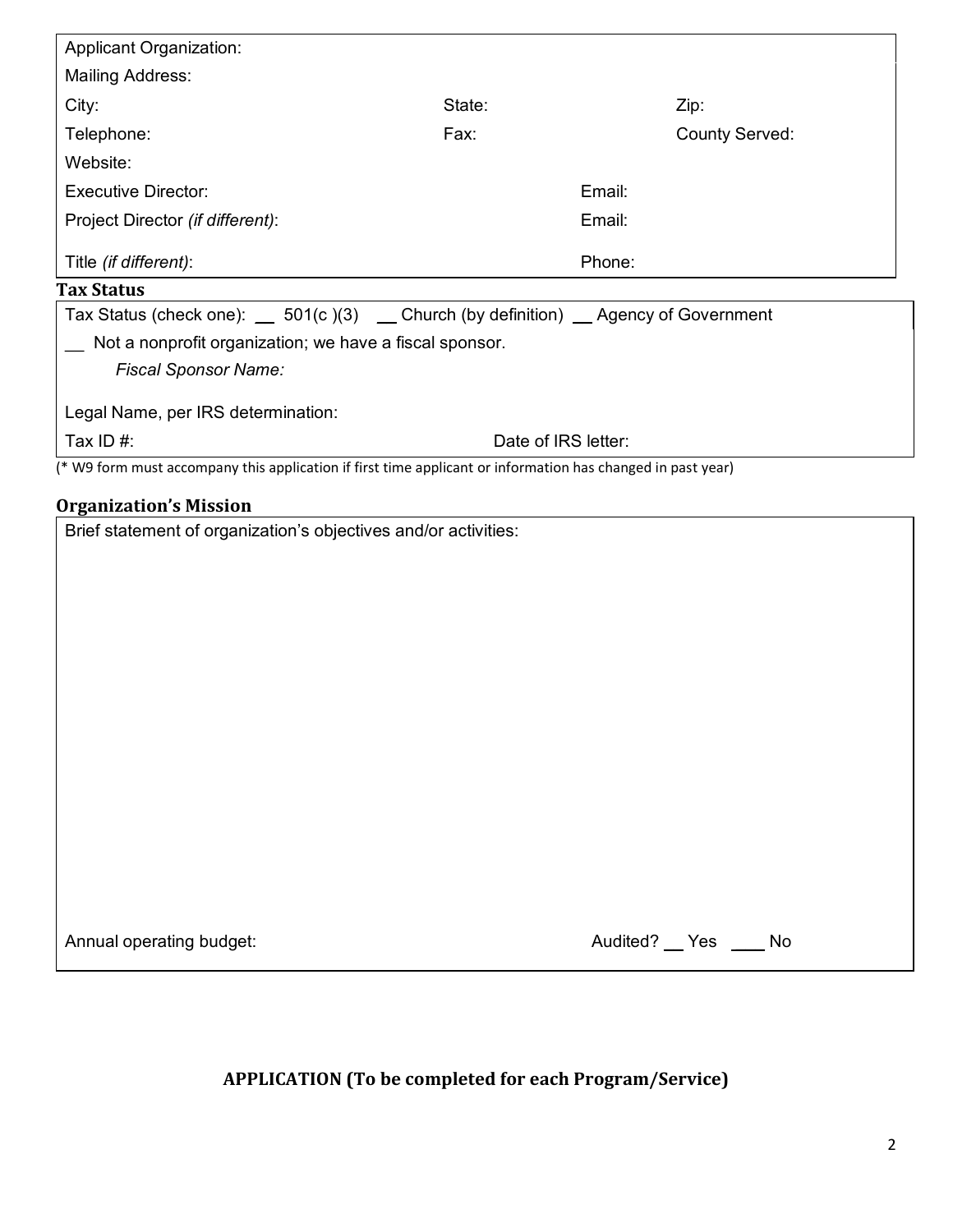## **Summary of Request**

| Summary of Request                                                                                                                                                                                         |
|------------------------------------------------------------------------------------------------------------------------------------------------------------------------------------------------------------|
| Name of Service/Activity:                                                                                                                                                                                  |
| Amount requested: \$                                                                                                                                                                                       |
| a. What services/activities/interventions are you proposing and for what target population(s)? How many<br>people are proposed to be served?                                                               |
| b. What evidence is there of need for these services/activities/interventions?                                                                                                                             |
|                                                                                                                                                                                                            |
| c. How/why were the proposed services/activities/interventions selected to address the need? Is the<br>proposed activity evidence-based? If so, how will you monitor fidelity to the evidence-based model? |
| d. The agency will be required to provide quarterly outcome reports to the TCMHRB. How will you monitor<br>and report to the TCMHRB participation in the services/activities/interventions?                |
| e. Does your organization require background checks on employees and volunteers? ___ Yes<br>No<br>If yes, what kind of background check is conducted?                                                      |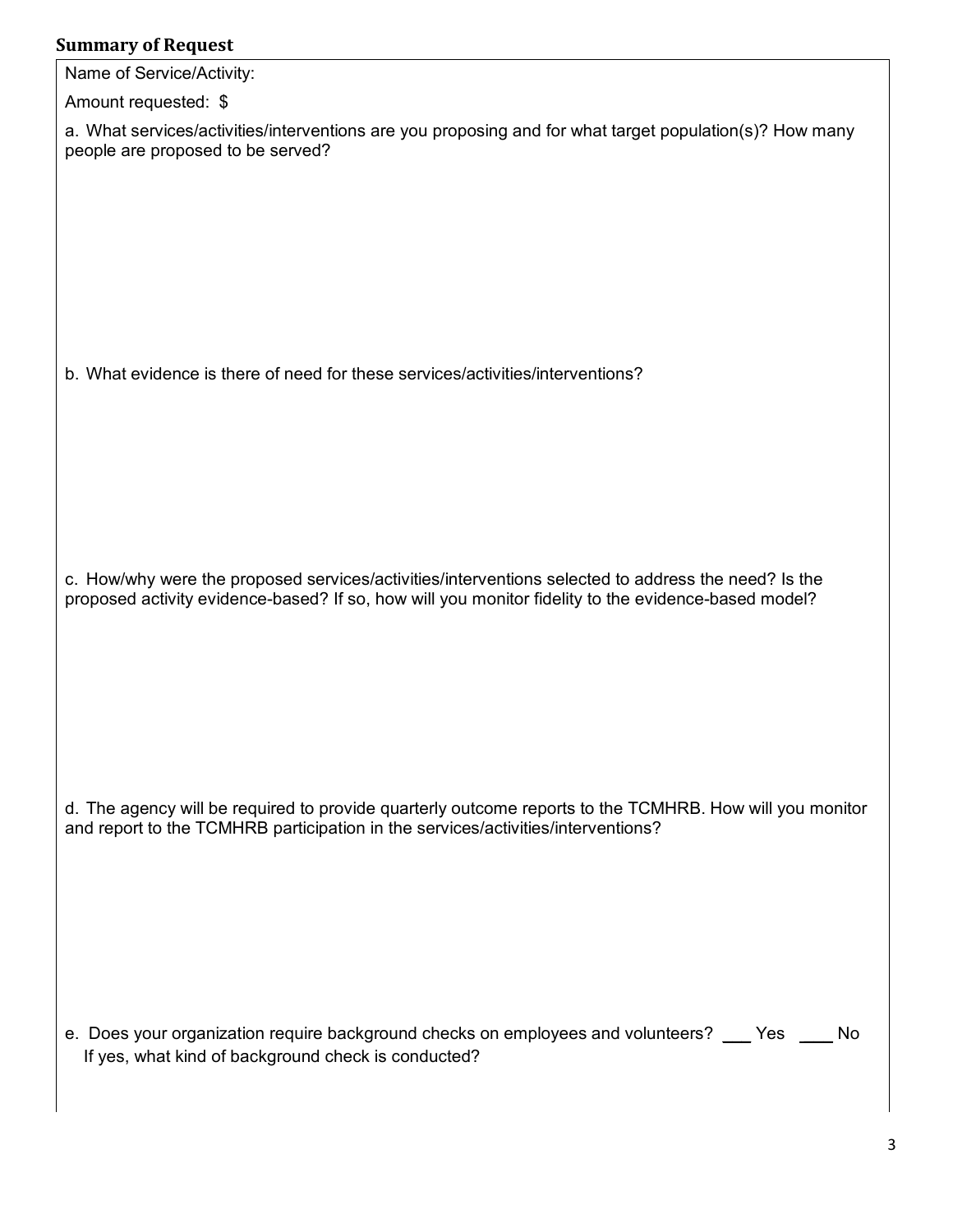| f. Does the organization have liability and Officer and Directors Insurance?<br>(If yes, please include certificate of insurance with application) | Yes | No. |  |
|----------------------------------------------------------------------------------------------------------------------------------------------------|-----|-----|--|

**Program Budget Form (To be completed for each Program/Service)**

**Organization Name:** 

**Program Name:**